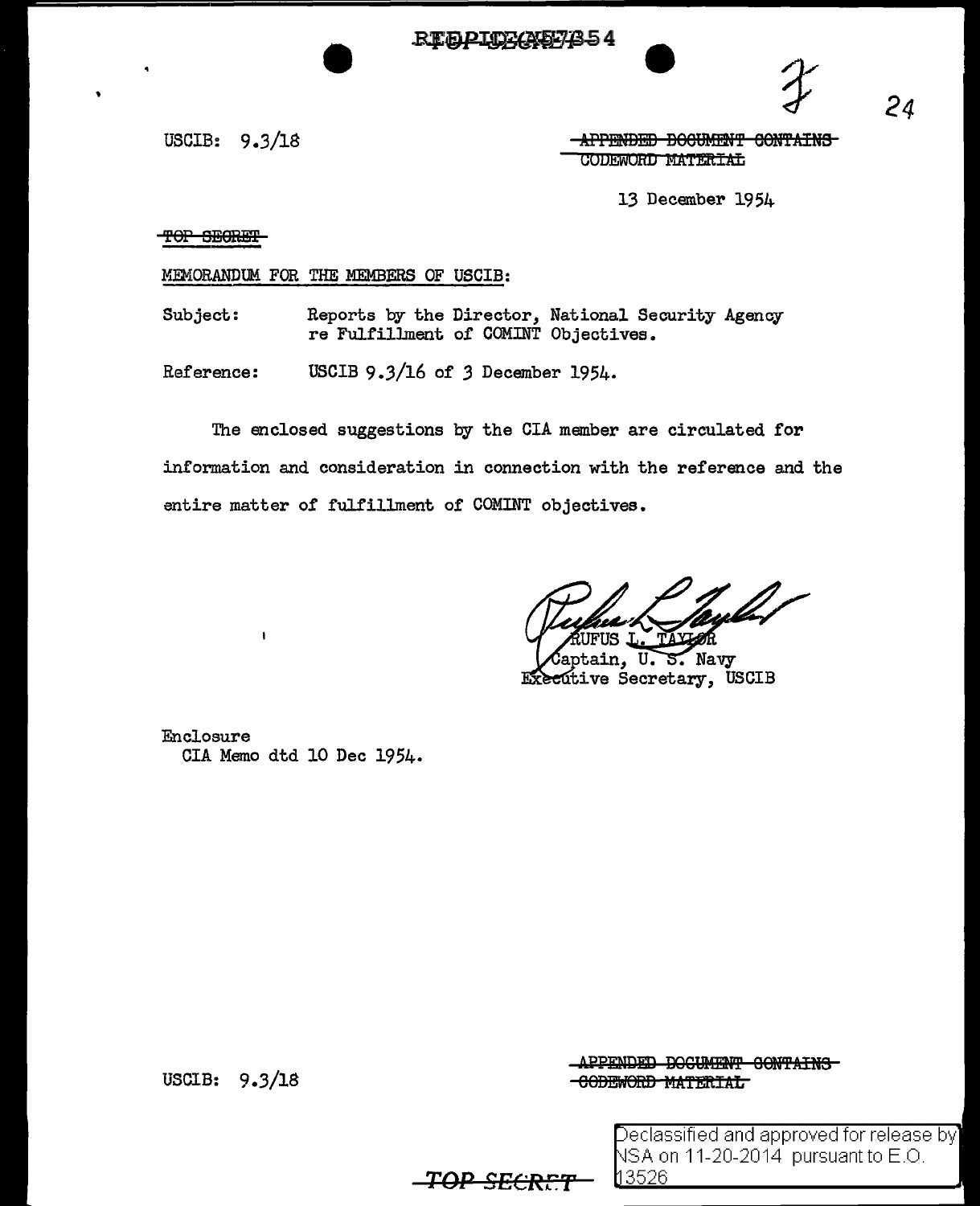# REF ID: A57354<br>**TOP SECRET FROTH**

#### MEMORANDUM TO THE MEMBERS OF USCIB

**は 0 DEC 1954** 

SUBJECT: Periodic Reporting by Director, NSA to USCIB

REFERENCES: (a) USCIB: 9.3/7 (b) Enclosure to USCIB: 9.3/16, paragraph 9

1. The Director of NSA has reported on his operations under the Master Requirements List (ref. a). The Secretary of Defense has suggested, in this connection, that the Director of NSA report annually,  $(ref. b. para. 9).$ 

2. The Director of Central Intelligence welcomes the suggestion that the Director of NSA report periodically to USCIB on his operations. The DCI anticipates, however, that an annual report may have to be supplemented by ad hoc reports on points which may arise from the discussion of an annual report.

3. In order to assist the Board in its discussion of the question of what material might be contained in a report of this nature, the DCI submits his views herewith.

\* \* \* \* \* \* \* \*

4. The principal purpose of the report would be to secure for the Board clear and concrete information on the current and anticipated ability of NSA to supply information bearing on the principal National Intelligence Objectives, and the Master Intelligence Requirements which stem therefrom. The Board should also be provided with the views of the Director, NBA, on what help he will need from the other members.

5. It is accordingly suggested that the report be responsive to the following questionsi

I SIGNIFICANT DEVELOPMENTS OVER THE PAST YEAR

A. What have been the principal accomplishments of NSA? What new systems have become readable! What significant new sources of raw material have been brought into production?

## *TOP SECRET FROTH*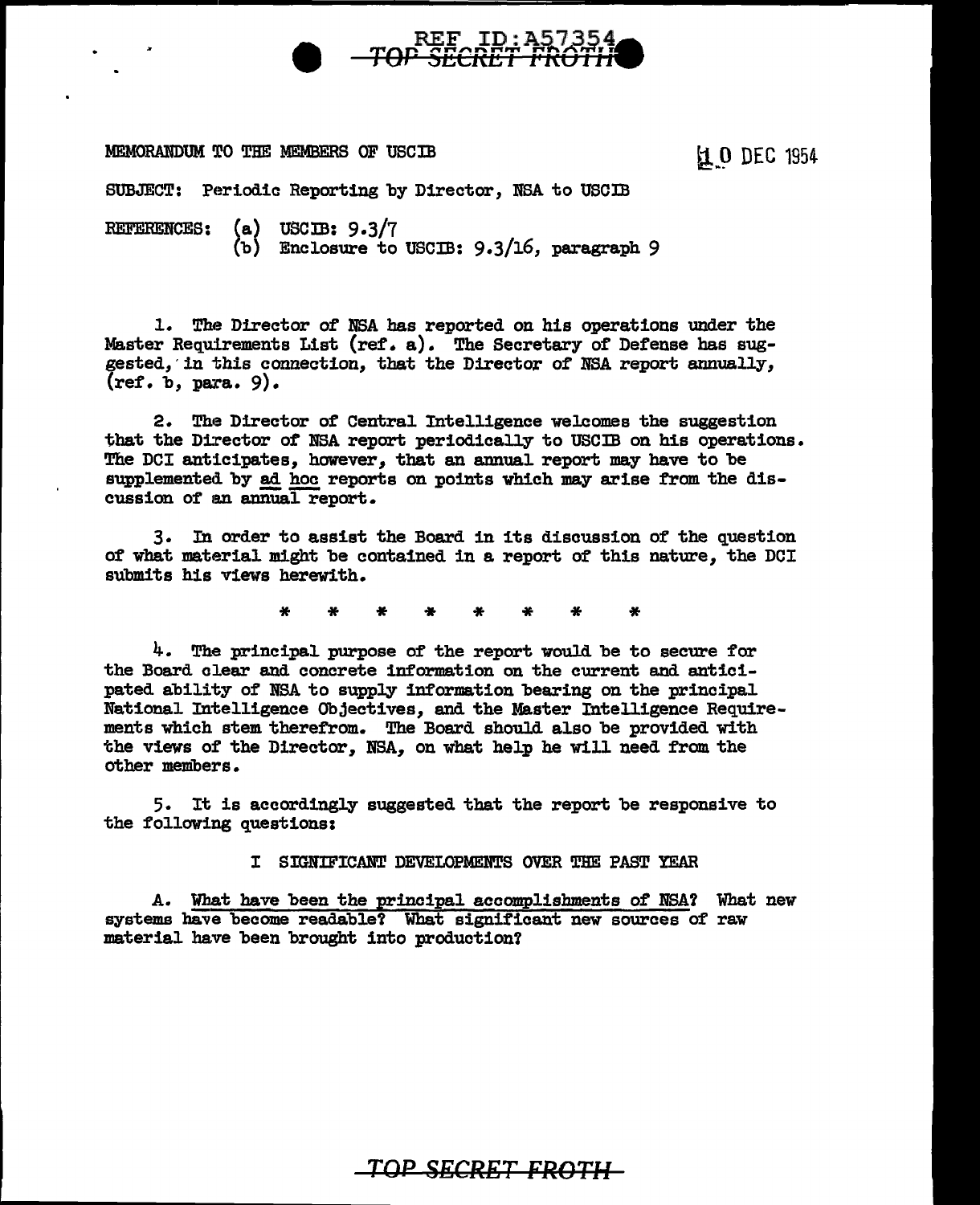

" " B. What have been the principal set-backs of the past year? What systems formerly readable, have become unreadable? What are the reasons therefor?

C. What significant trends have developed over the past year? What were the important developments in the communications procedures and techniques of important target countries?

IT CURRENT STATUS OF EFFORT AT NSA

A. What percentage of the total effort (intercept, cryptanalysis, traffic analysis, translating) is presently being allocated to the traffic of the following areas?:

1. USSR

 $\sim$ 

- 2. Communist China
- 3. Other Orbit Countries
- 4. All other areas

B. What percentage of the "end product" in each of these areas is made up of:

1. Decrypts,

2. Plain Text.

3. Traffic Intelligence other than  $P/T$ ?

C. What are the most important technical COMINT problems now being faced by NSA?

D. What are the current technical developments in NSA? What new equipment is under development?

E. What are the principal personnel problems and developments?

F. What help is NSA now receiving? - From other members? - From the  $UK? - Other?$ 

III PLANS FOR THE FUTURE

A. What new systems does NSA hope to read in the course of the next year?

B. What presently readable systems does NSA fear to lose during the next year? Why?

C. What provision is NSA making for maintenance of flexability to meet critical changes which may be expected to occur over the next year?

 $-2-$ 

## <del>TOP SECRET FROTH-</del>